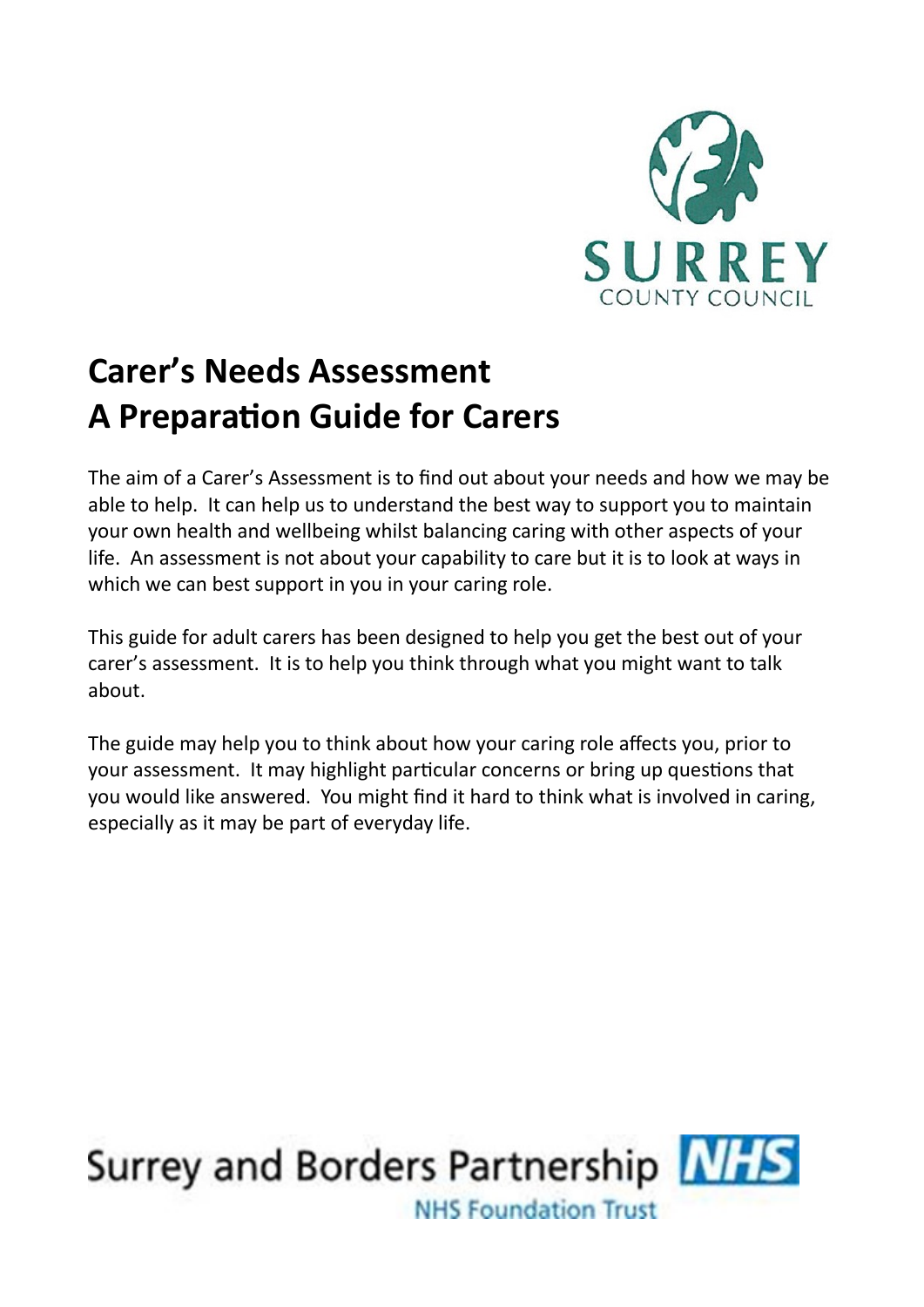## **How a carer's assessment can help you**

The Carers Needs Assessment is:

- Simply a conversation that helps the service to understand the best way to support you in your caring role and in your life outside of caring.
- To share your experience of caring and to recognise your role as a carer.
- To be given information, advice and help.
- To identify and discuss any difficulties you may have in your caring role and in other aspects of your daily living.

You may already have a good idea of what kind of help you need to make your caring role easier. If you are unsure, the carer's needs assessment will give you a chance to think about this and talk through the options of support.

## **Preparing for your assessment**

To help you prepare for your assessment you may wish to think about the following:

- What does the term 'carer' mean to you?
- Do you see yourself as a 'carer'?
- What term would you prefer instead of a 'carer'?
- What is the difference between a "carer" and a care worker?
- Having a friend or family member be with you during your assessment.
- Where you would like the assessment? In your home or away from home?
- Keeping a daily diary for a fortnight, covering your caring tasks, as sometimes it is easy to forget how much you do.
- How much worry affects your life as a result of your caring role
- Has your role as a carer stopped you from doing the things you love?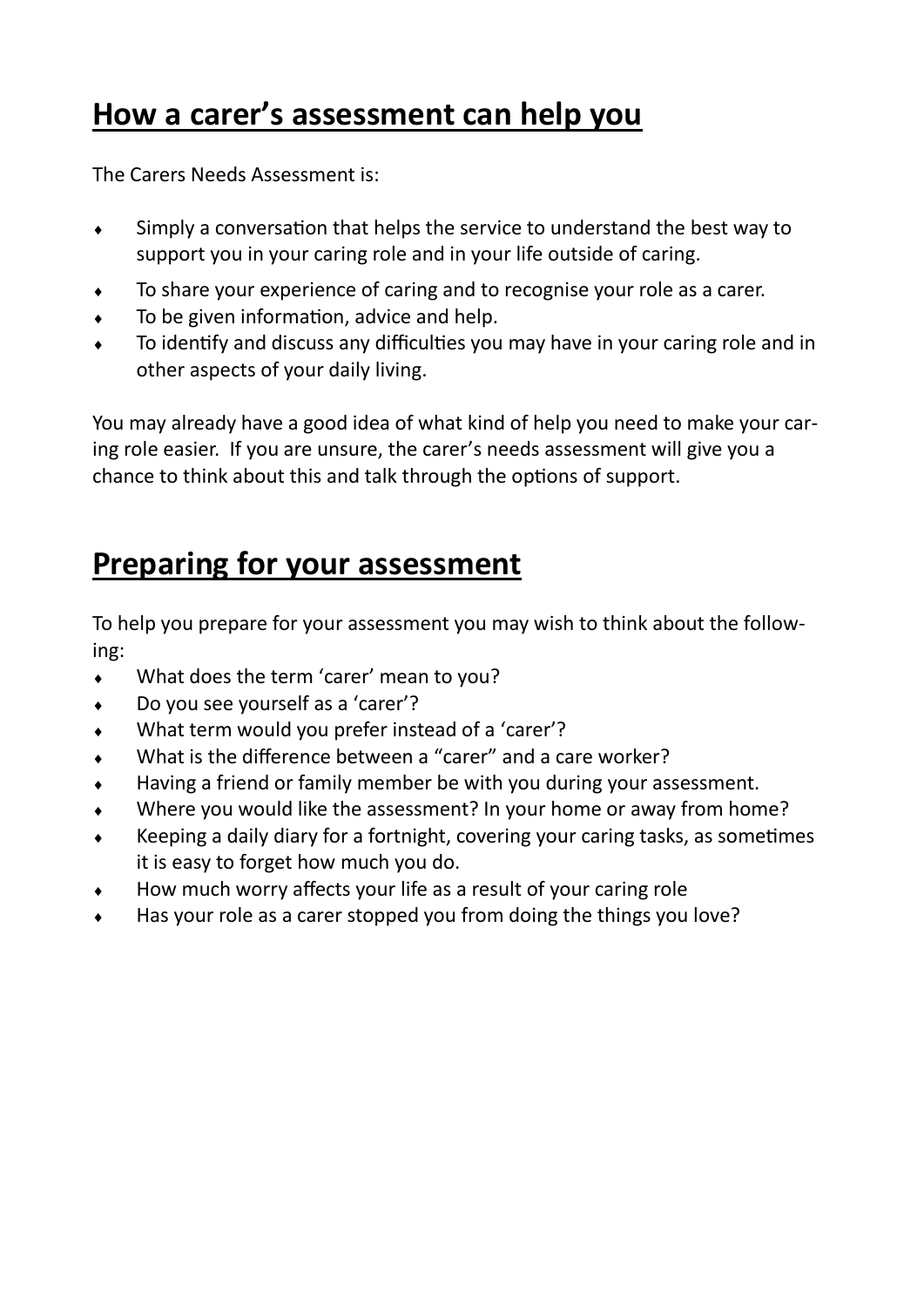# **During the assessment**

## **What questions will I be asked?**

Below are some thoughts you may want to consider and reflect on before the assessment.

- ◆ How are things different now you are a 'carer'?
- What effect has your experience had on other areas of your life?
- What has been the effect on your relative or friend (i.e. the person you care for)?
- What has been the effect on other family members partner, children, siblings, grandchildren, grandparents?
- How is your relationship with your relative or friend different now?
- What feelings and or emotions are you experiencing?
- Has the experience changed the way you view yourself?
- Has the way you view life changed (e.g. what you see as important)?
- Have there been any positive benefits?
- What have you learned since taking on a caring role?
- How do you feel you have been able to help the person you care for?
- What are you pleased or proud about having achieved?
- Thinking about your relative or friend, what have they achieved that you are proud of?
- What would be helpful in your life?
- Do you need practical or financial support?
- What, if any, emotional support do you need?
- What do you feel you are missing?
- Where do you go to get the help you need?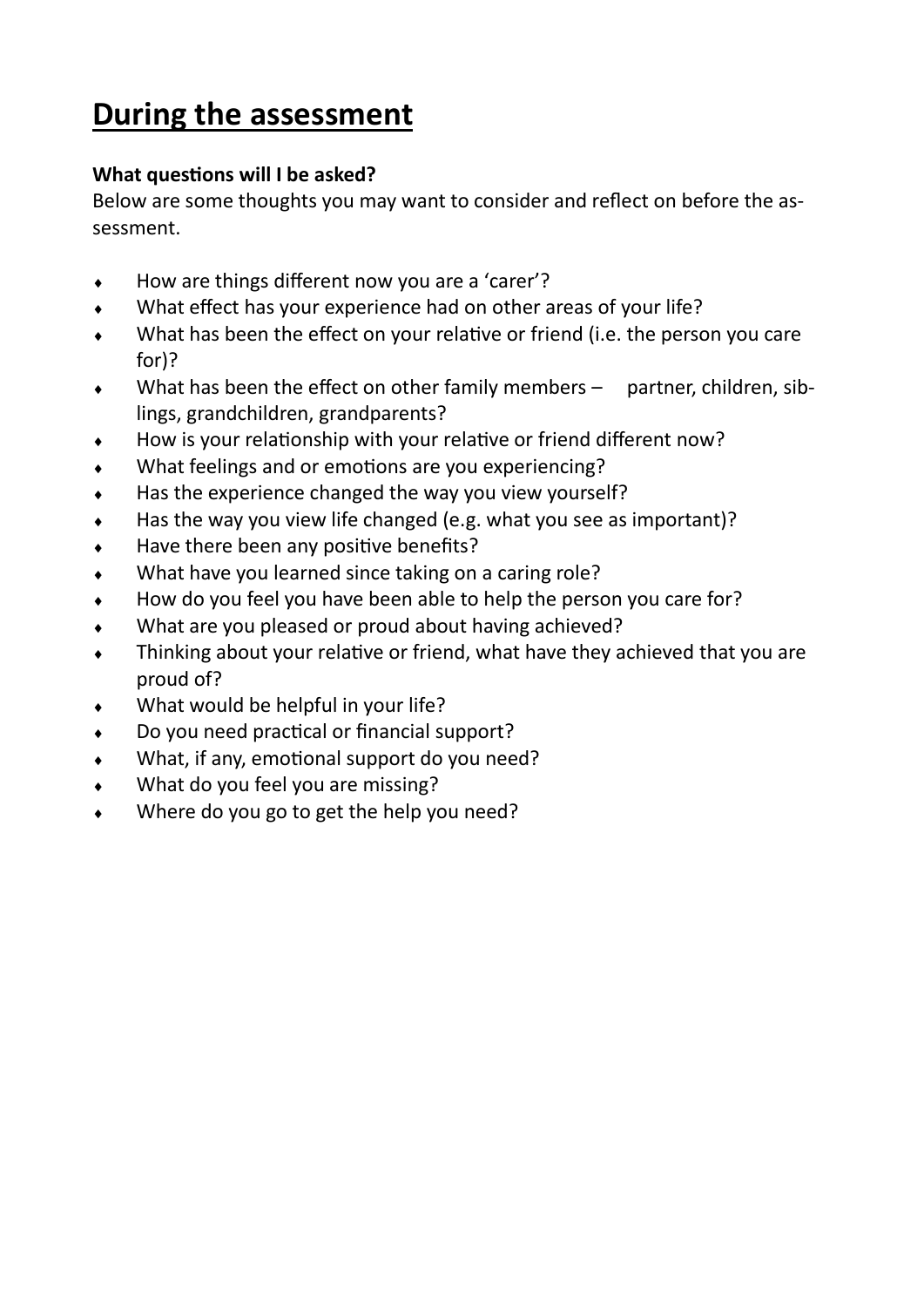The following areas may also help identify some of your practical needs:

## **Physical Health**

- Do you have any health problems?
- Do you get backache or other muscle strains?
- Do you get headaches?
- How easy do you find it to go to health appointments for yourself, e.g. doctor, optician, dentist, hospital?
- Do you have to move or lift the person you care for?
- Do you have any aids or adaptions to help you? (e.g. raised chairs/bed, hoists)
- Are you yourself disabled in any way or do you have an illness or condition? i.e. chronic illness, deaf/hard of hearing, asthma?

## **Emotional Wellbeing**

- $\bullet$  How do you feel within yourself?
- Do you get a full night's sleep?
- ◆ Are you feeling anxious or stressed?
- Do you have someone you can turn to if you have a problem?
- Are you feeling low or worried?
- Do you have any other mental health concerns (both for you or the person you care for?)

#### **Medication**

- Do you need to take medication and are you able to take it at the right times?
- Do you support or administer medication as part of your caring role?

#### **Daily Living**

- $\triangleleft$  Are you responsible for the maintenance of your home?
- Are you able to keep up with domestic duties, such as cooking, cleaning, washing?
- Do you also look after space outside your home?
- Are you able to carry out tasks such as shopping, banking etc.?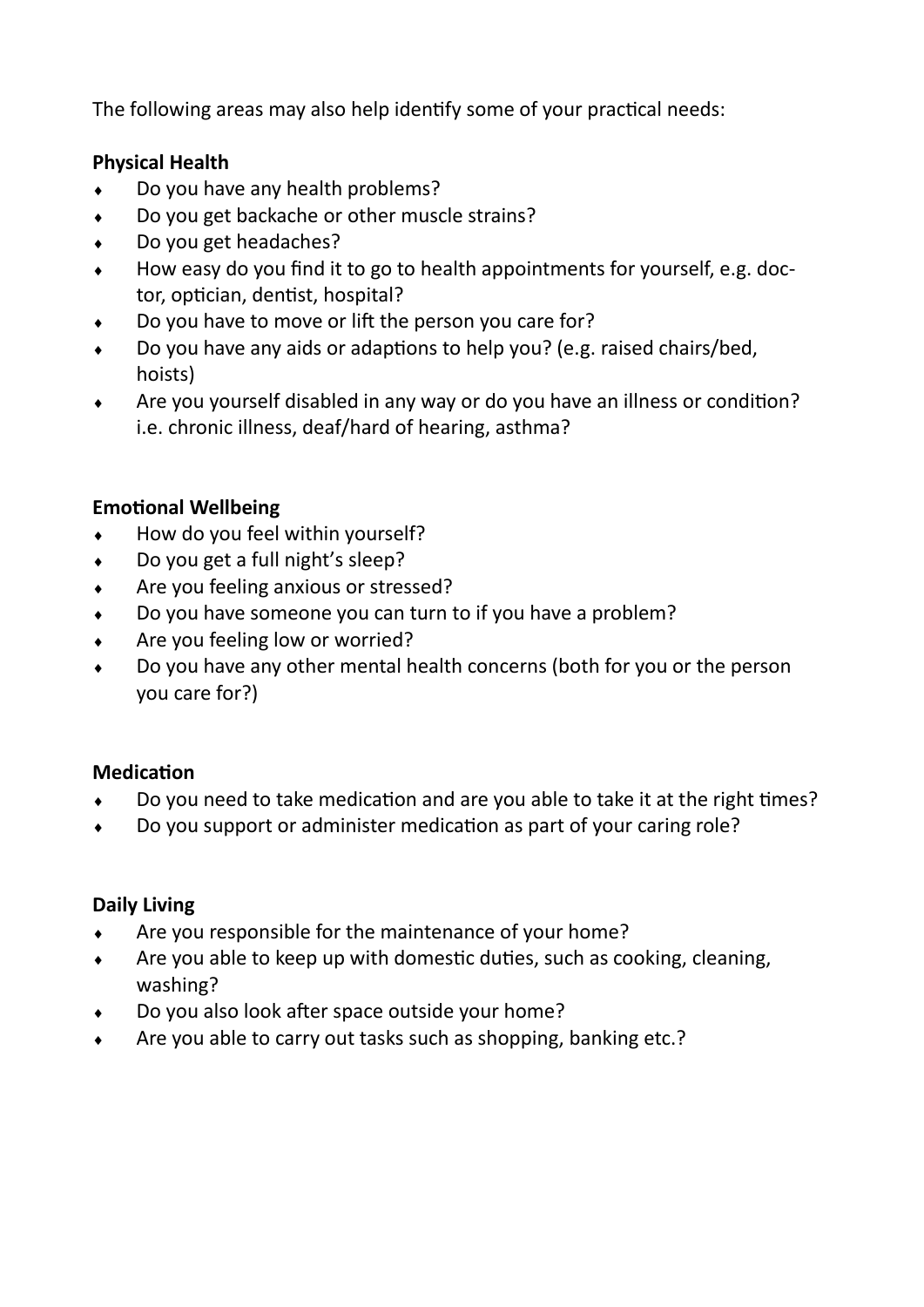#### **Personal Care**

- $\leftarrow$  Are you able to maintain your own personal care?
- Are you able to attend appointments such as the hairdressers, dentists etc.?
- Are you able to take bathroom breaks when you need to?

#### **Meals and Nutrition**

- Are you able to eat regular meals?
- ◆ Do you prepare meals?
- Do you give assistance with feeding the person you care for?

#### **Social life & activities**

- What did you do before you became a carer that you are no longer able to do?
- $\leftrightarrow$  Are you able to keep up with hobbies?
- Can you maintain friendships and relationships outside your caring role?
- ◆ Do you get a chance to have a break from your caring role?

#### **Environment**

- Do you and the person you care for live together or apart?
- Is your home suitable for the physical needs of the person you care for?
- Is your home suitable for the needs of all who live there?
- How easy is it to access the facilities you need in your community, such as the GP, the post office, shops and the pharmacy?
- Are you able to park near your home? Near the home of the person you care for?
- Are there any hazards or health and safety risks?
- How secure is your home or the home of the person you care for?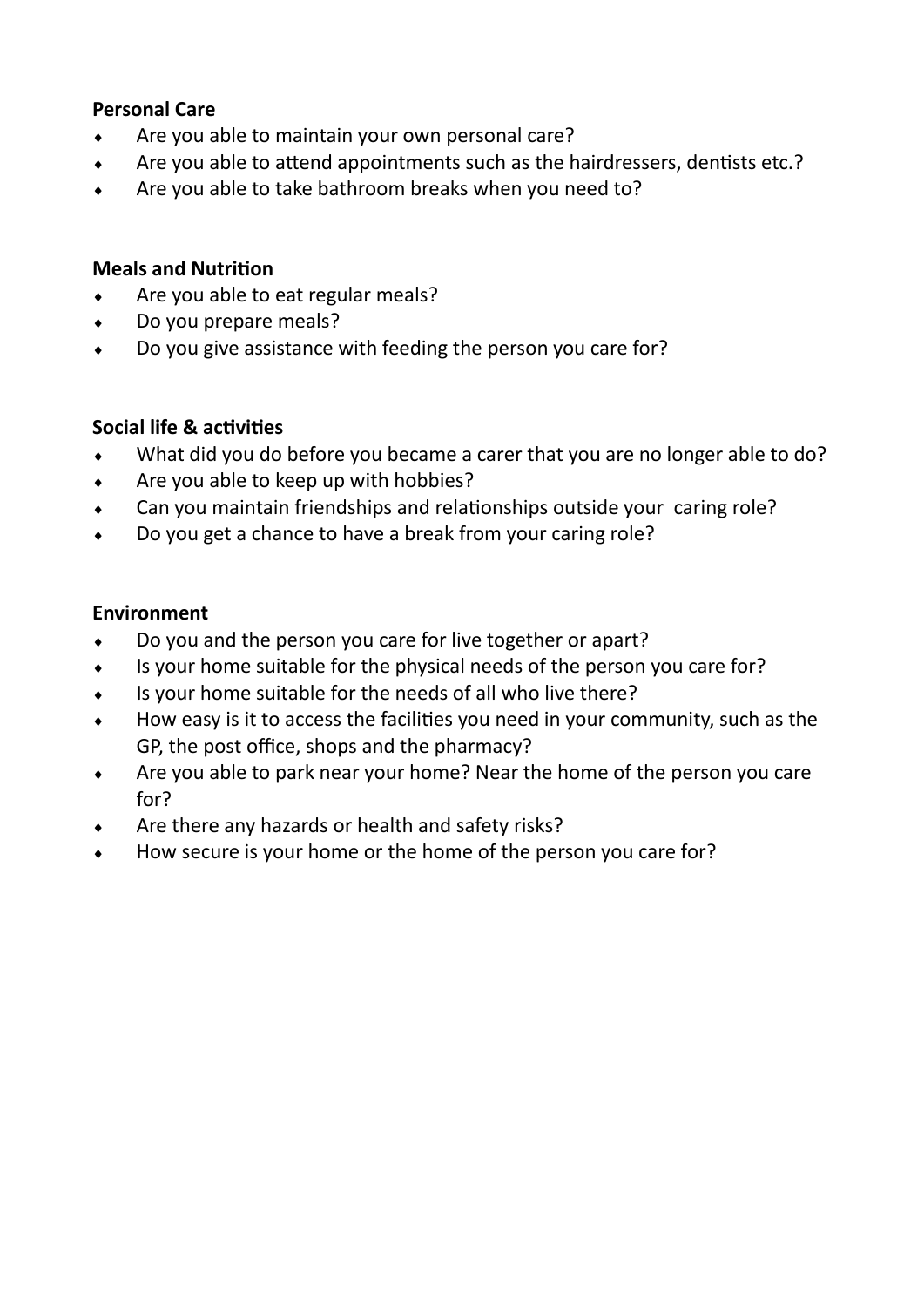## **Mobility and Transfers**

- Do you assist with physically moving and handling the person you care for and are there any physical aides in the home to help?
- Would you like any training to support with moving and handling tasks?
- Do you transport the person you care for to other places, e.g. hospital appointments?
- Do you transfer the person you care for in a wheelchair?
- Do you have any difficulties related to the pushing or operation of the wheelchair?

## **Money Management**

*(This section may not be applicable but some carers may manage the finances for the person they care for)*

- Can the person you care for manage their own money?
- Do you assist with managing the finances of the person you care for?
- Is Power of Attorney in place or is the court of protection involved?
- Are you receiving any financial support or benefits?
- Are you aware of advice on state pension?

## **Education, Employment & Leisure**

- Are you currently working or in training, or wanting to return to work?
- Have you had to leave work or reduce your hours because of your caring role?
- Would you like support required to access either education and/or employment?
- Do you have the opportunity to pursue leisure activities?

## **Contingency Planning (Carer's back-up plans)**

- What would happen to the person you care for if you were to suddenly become ill; do you know who to contact in an emergency?
- What might be the signs that you can no longer cope/care?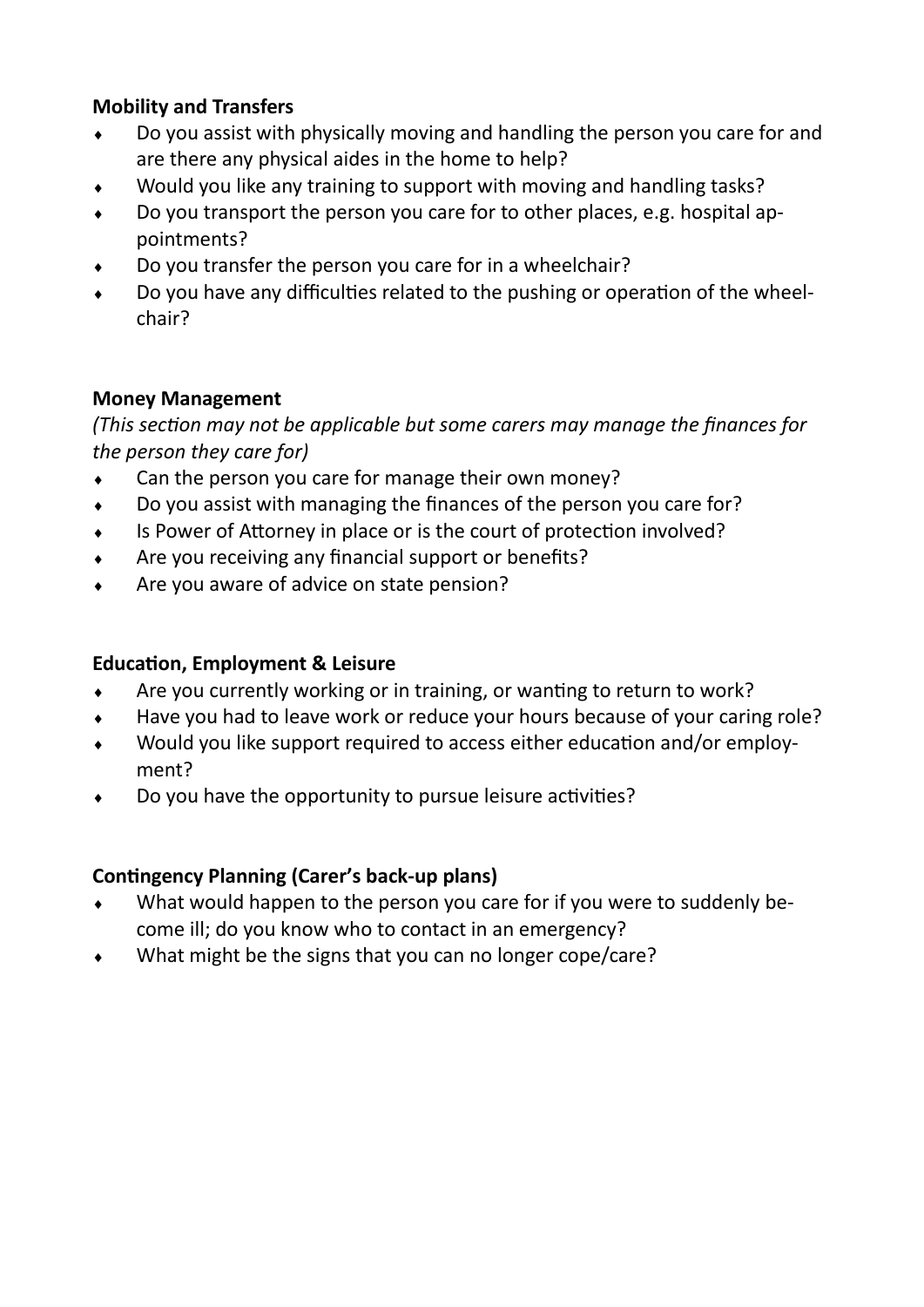- Have you thought of alternative care arrangements in the event of an emergency?
- Do you currently have an emergency plan in place?
- Do you have plans in place for long term care for the person you care for?
- How do you see the future; what is likely to affect your ability to care long term?
- Do you know if you are included in the crisis contingency plan of the person you care for, if they have one? Do you know what this expects of you?

# **After the assessment**

#### **Assessment Summary**

When the assessment comes to an end you will have the opportunity to give a personal choice statement. This is an opportunity to add any additional information or to give a summary of what is most important to you. It may be something that has not been captured already within the assessment. It is an opportunity to discuss anything that may not yet have been addressed.

## **Eligibility Criteria**

Once your assessment is completed, the local authority will use the information you have provided to determine if you are eligible to receive services. Your assessor should give you an idea of how long this will take. Regardless of whether you are deemed eligible, there will be various types of support that you can access.

If eligible, here are some types of support that you may be able to access:

- Receiving Direct Payments to purchase your own support or to help you maintain your own health.
- ◆ Breaks from caring.
- Training to assist you in your caring role.